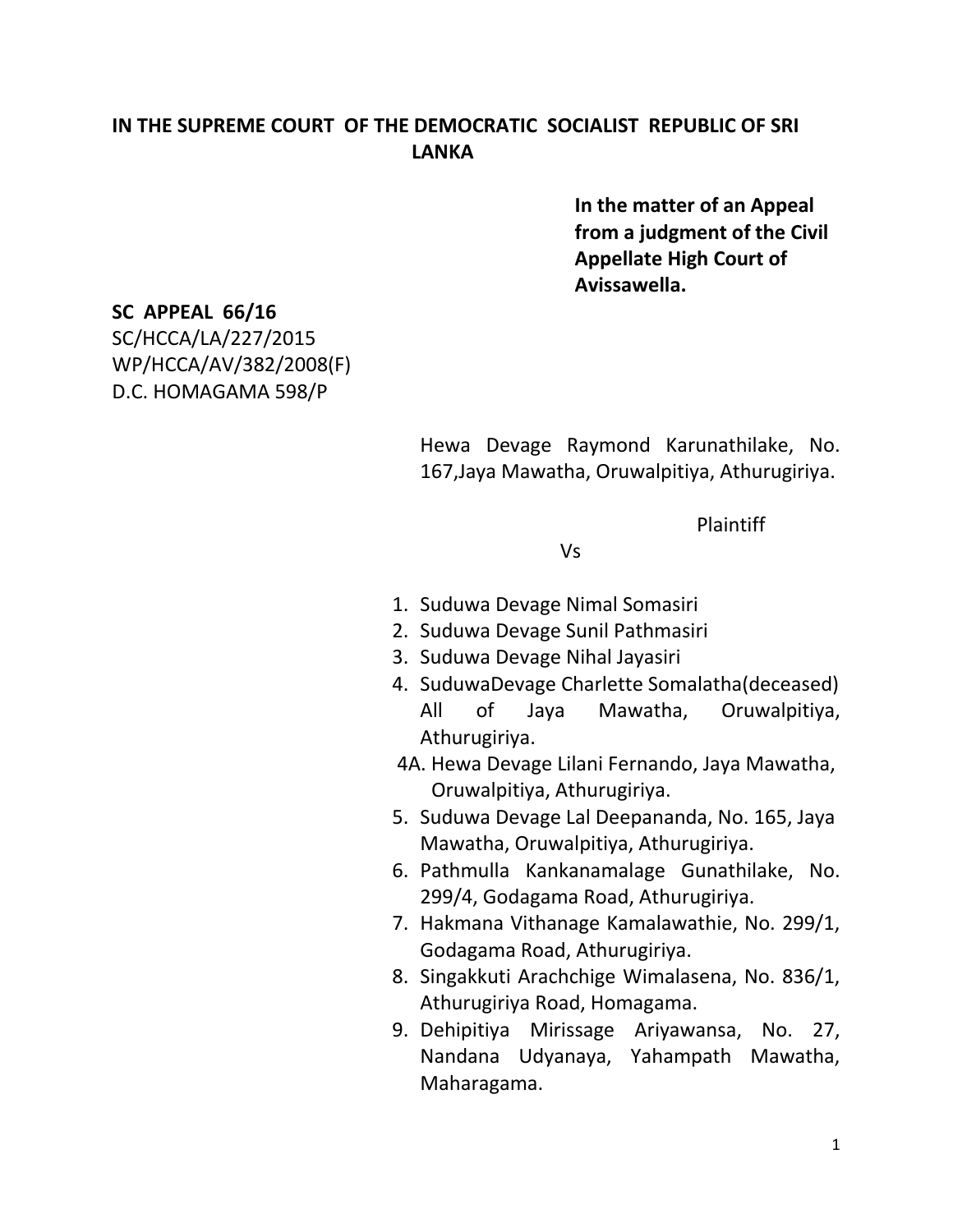- 10. Dehipitiya Mirissage Sedin, No. 27, Nandana Udyanaya, Yahampath Mawatha, Maharagama.
- 11. Hewa Devage Dhammika Chandrasiri, No. 165, Jaya Mawatha, Athurugiriya.
- 12. Hewa Devage Sriyani Chandrika, No. 156/5, Abayasinghe Mawatha, Athurugiriya.
- 13.K.A.G.Lesli (deceased), No. 19, Abayasinghe Mawatha, Athurugiriya.
- 13 A. Kumarapril Arachchige Don Nagananda, Samagi Mawatha, Panagoda, Homagama.

Defendants

AND NOW

Hewa Devage Raymond Karunathilake, No. 167,Jaya Mawatha, Oruwalpitiya, Athurugiriya.

Plaintiff Appellant

Vs

- 1. Suduwa Devage Nimal Somasiri
- 2. Suduwa Devage Sunil Pathmasiri
- 3. Suduwa Devage Nihal Jayasiri
- 4. SuduwaDevage Charlette Somalatha(deceased) All of Jaya Mawatha, Oruwalpitiya, Athurugiriya.
- 4A. Hewa Devage Lilani Fernando, Jaya Mawatha, Oruwalpitiya, Athurugiriya.
- 5. Suduwa Devage Lal Deepananda, No. 165, Jaya Mawatha, Oruwalpitiya, Athurugiriya.
- 6. Pathmulla Kankanamalage Gunathilake, No. 299/4, Godagama Road, Athurugiriya.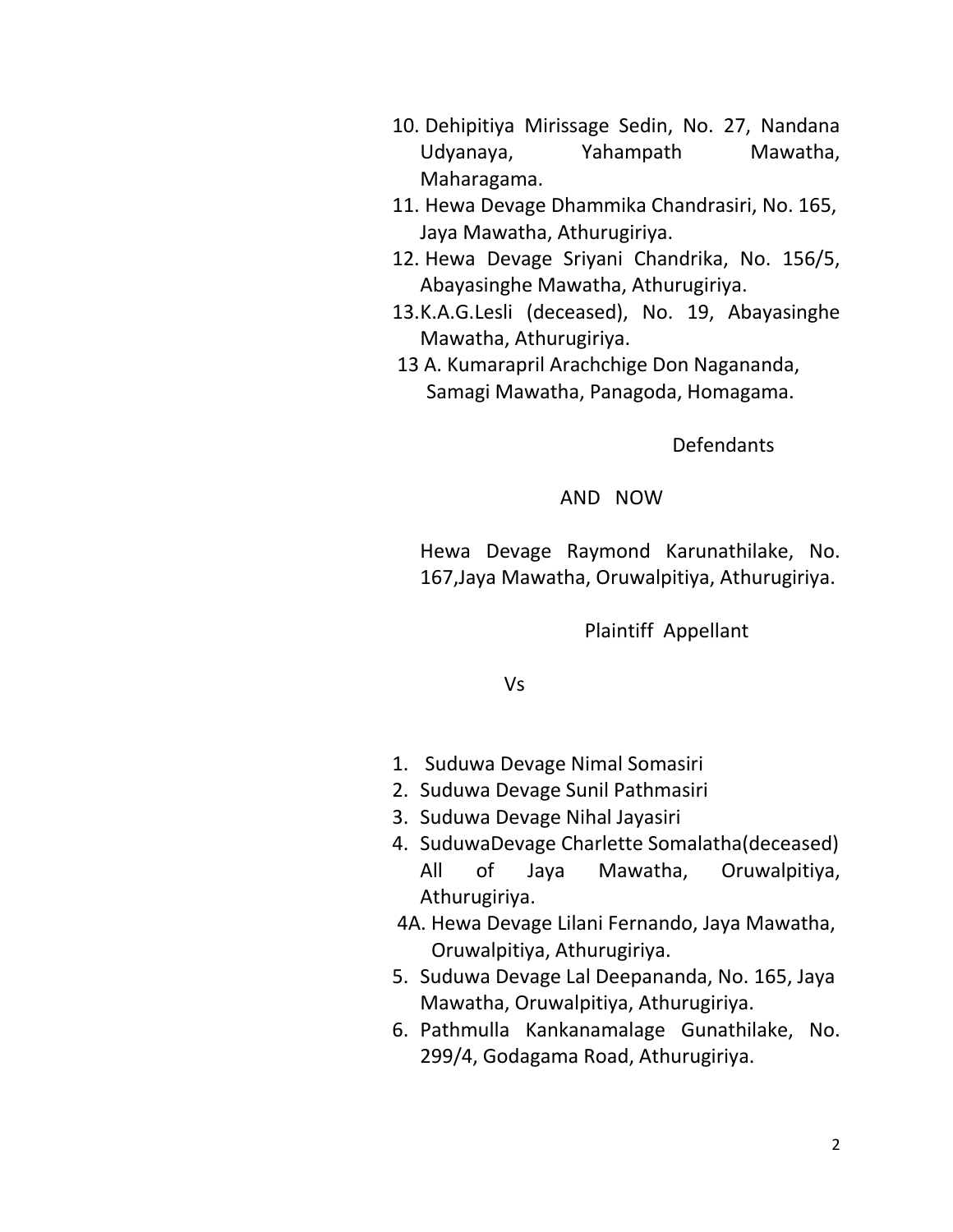- 7. Hakmana Vithanage Kamalawathie, No. 299/1, Godagama Road, Athurugiriya.
- 8. Singakkuti Arachchige Wimalasena, No. 836/1, Athurugiriya Road, Homagama.
- 9. Dehipitiya Mirissage Ariyawansa, No. 27, Nandana Udyanaya, Yahampath Mawatha, Maharagama.
- 10. Dehipitiya Mirissage Sedin (deceased), No. 27, Nandana Udyanaya, Yahampath Mawatha, Maharagama.
- 10 A. Egodahage Siripala Weerasiri Alwis Samar akoon, No. 671/4, Erawwala, Pannipitiya.
- 11. Hewa Devage Dhammika Chandrasiri, No. 165, Jaya Mawatha, Athurugiriya.
- 12. Hewa Devage Sriyani Chandrika, No. 156/5, Abayasinghe Mawatha, Athurugiriya.
- 13.K.A.G.Lesli (deceased), No. 19, Abayasinghe Mawatha, Athurugiriya.
- 13 A. Kumarapril Arachchige Don Nagananda, Samagi Mawatha, Panagoda, Homagama.

Defendants Respondents

### **AND NOW BETWEEN**

Egodahage Siripala Weerasiri Alwis Samarakoon, No. 671/4, Erawwala, Pannipitiya.

### **10 A Defendant Respondent Petitioner**

Vs

Hewa Devage Raymond Karunathilake, No. 167, Jaya Mawatha, Oruwalpitiya, Athurugiriya.

### **Plaintiff Appellant Respondent**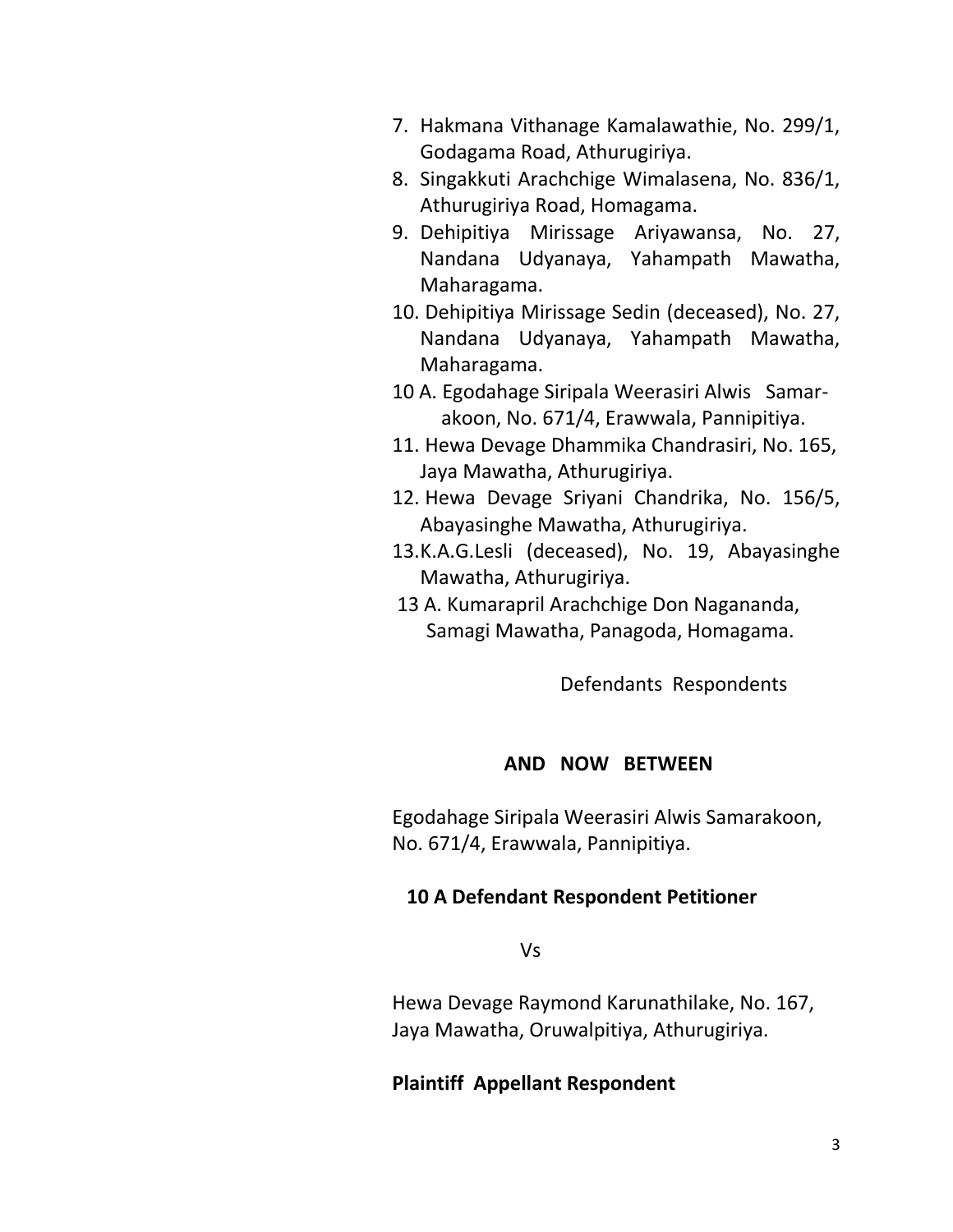- 1 A. Hewa Devage Dayawathie, No. 164/D, Oruwalpitiya, Athurugiriya
- 2.Suduwa Devage Sunil Pathmasiri
- 3. Suduwa Devage Nihal Jayasiri
- 4A. Hewa Devage Lilani Fernando, Jaya Mawatha, Oruwalpitiya, Athurugiriya.
- 5.Suduwa Devage Lal Deepananda, No. 165, Jaya Mawatha, Oruwalpitiya, Athurugiriya.
- 6. Pathmulla Kankanamalage Gunathilake, No. 299/4, Godagama Road, Athurugiriya.
- 7. Hakmana Vithanage Kamalawathie, No. 299/1, Godagama Road, Athurugiriya
- 8. Singakkuti Arachchige Wimalasena, No. 836/1, Athurugiriya Road, Homagama.
- 9. Denipitiya Mirissage Ariyawansa, No. 27, Nandana Udyanaya, Yahampath Mawatha, Maharagama.
- 11.Hewa Devage Dhammika Chandrasiri, No. 165, Jaya Mawatha, Athurugiriya.
- 12. Hewa Devage Sriyani Chandrika, No. 156/5, Abayatissa Mawatha, Athurugiriya.
- 13 A. Kumarapril Arachchige Don Nagananda, Samagi Mawatha, Panagoda, Homagama.

### **Defendants Respondents Respondents**.

| <b>BEFORE</b>  | : S. EVA WANASUNDERA PCJ.,<br>K. T. CHITRASIRI J.<br>$\mathbf{g}$<br>VIJITH K. MALALGODA PCJ. |
|----------------|-----------------------------------------------------------------------------------------------|
| <b>COUNSEL</b> | : Nihal Jayamanne PC with Ajith<br>Munasinghe for the 10 A Defendant                          |
|                | Respondent Appellant.                                                                         |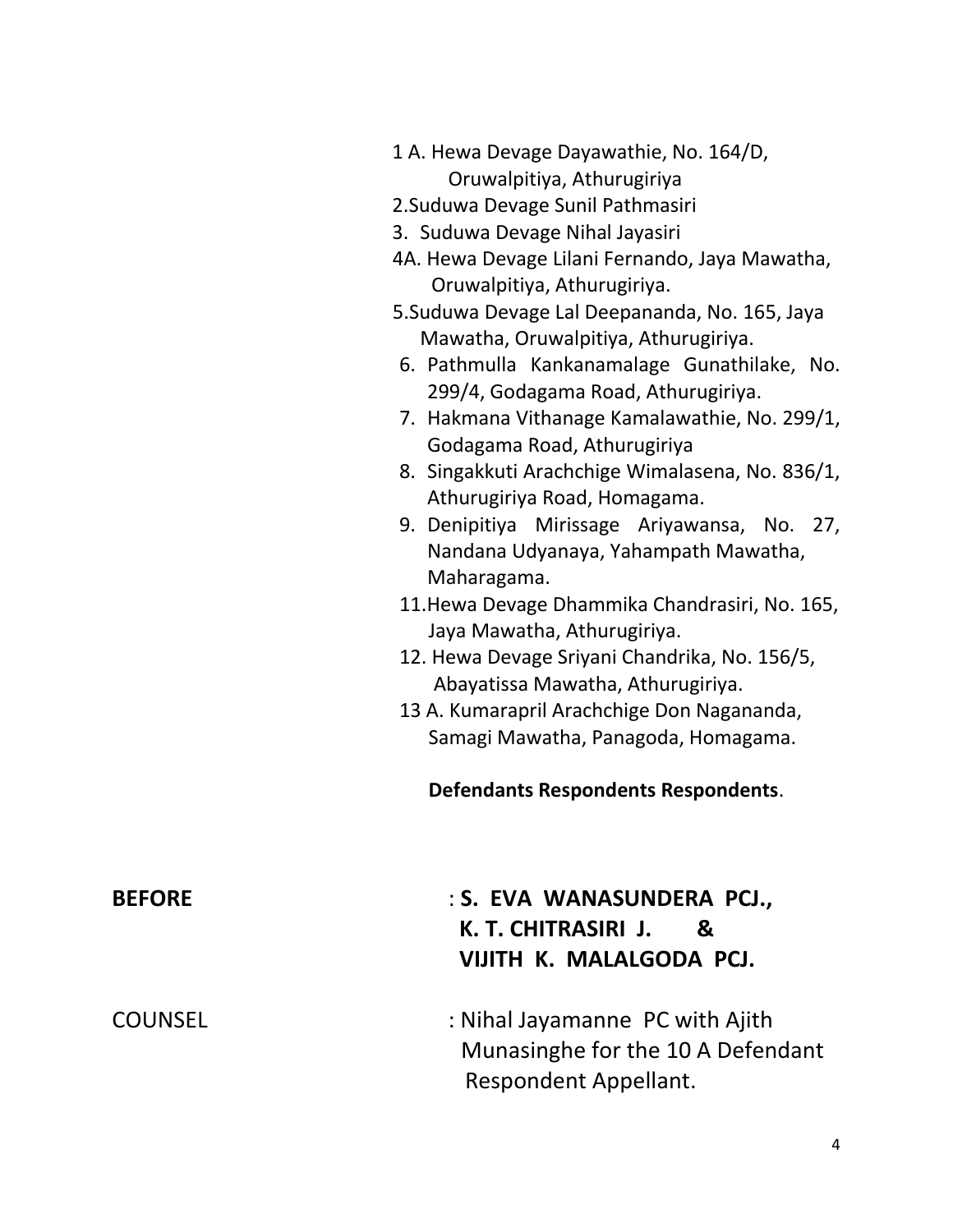Walter Perera with Dhanapala Walgama for the Plaintiff Appellant Respondent.

| ARGUED ON         | : 28.09.2017. |  |
|-------------------|---------------|--|
| <b>DECIDED ON</b> | : 27.11.2017. |  |

# **S. EVA WANASUNDERA PCJ.**

This Appeal arises from the judgment of the Civil Appellate High Court of Avissawella. The District Court of Homagama had given judgment **excluding a portion of the land sought to be partitioned from the corpus** that the Plaintiff had filed action to partition. The Civil Appellate High Court had overturned the judgment of the District Court and had further directed the District Court **to include in the corpus, the portion of land which was excluded** and further more to go through the pedigree and decide on the apportionment of the land.

At the stage of granting of leave to appeal sought by the 10 A Defendant Respondent Appellant, this Court has granted leave on the following questions of law:-

- 1. In the circumstances pleaded in the case and also in terms of the evidence adduced before Court, had the  $10<sup>th</sup>$  Defendant established before Court the fact that Lot 2 in the Preliminary Plan is a separate and distinct land called Mahadeniya and not a portion of the land sought to be partitioned?
- 2. If the  $10^{th}$  Defendant has established before Court that, Lot 2 in the Preliminary Plan is separate land called Mahadeniya, should the said Lot 2 in the Preliminary Plan be excluded from the corpus?
- 3. In any event did the learned High Court Judge err in directing the learned Present District Judge to accept the corpus as shown in Preliminary Plan X and to give judgment on the evidence already led specially in view of the fact that the learned District Judge in his judgement having arrived upon a specific conclusion on the evidence led with regard to the same issue?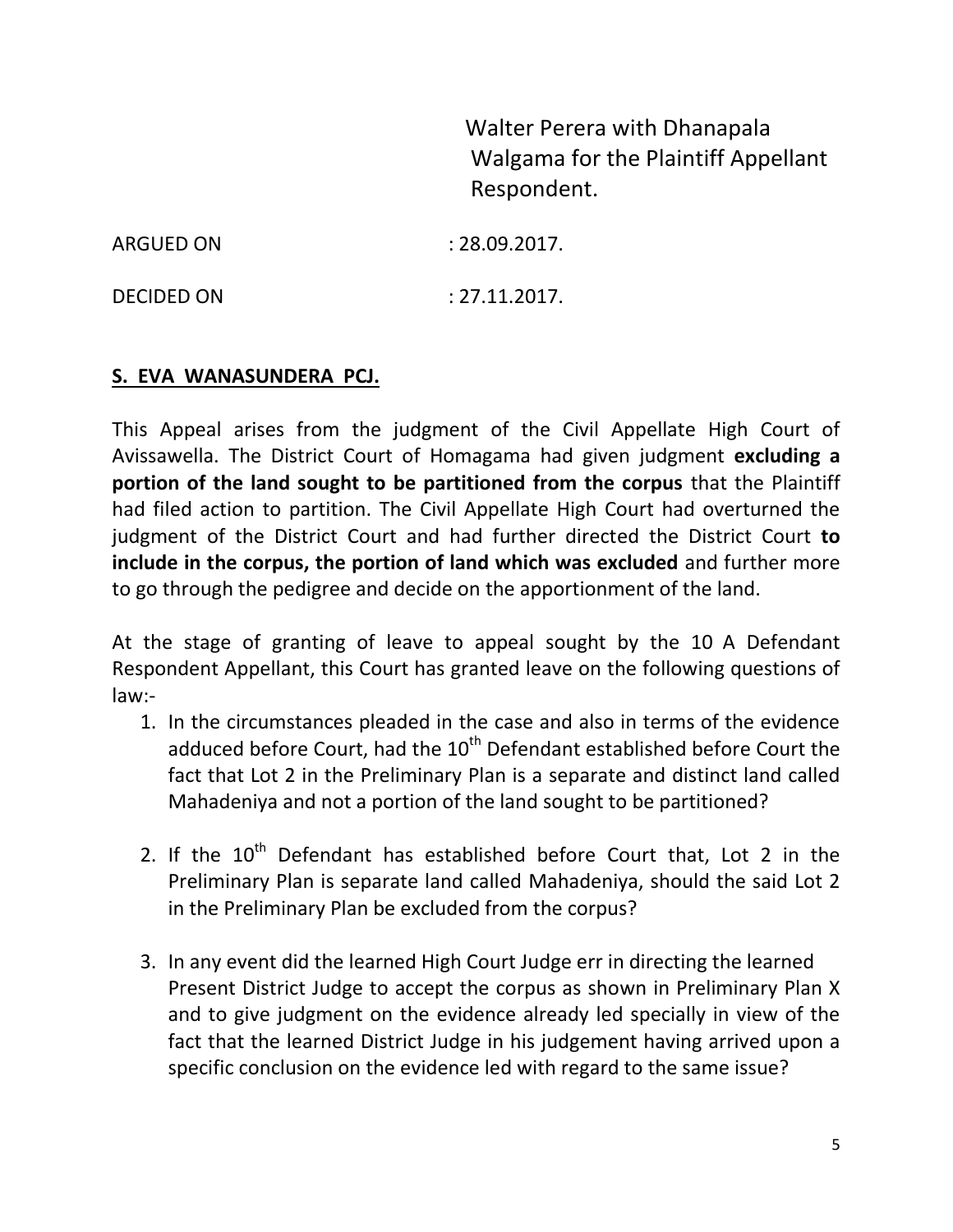4. Did the learned High Court Judge err in not considering that the learned District Judge had given judgment on evidence already led?

The Plaintiff Appellant Respondent ( hereinafter referred to as the Plaintiff ) filed the Partition Action in the District Court of Homagama in order to partition the land called " Idamkattiya" in extent of 4 Acres 1 Rood and 34.50 Perches morefully described in the second schedule to the Plaint. It is depicted in the Preliminary Plan bearing No. 3967 made by Court Commissioner Mervyn Samaranayake marked as X which is at pg. 111 of the Brief before this Court.

The 10A Defendant Respondent Appellant (hereinafter referred to as the 10 A Defendant) is the party who was substituted in the room and place of the deceased 10<sup>th</sup> Defendant in the District Court Partition Action. **The 10<sup>th</sup> Defendant was the only contesting party** before the trial Court. He filed a Statement of Claim and claimed that the pedigree set out by the Plaintiff does not apply to **Lot 2 in the Preliminary Plan No. 3967** marked as X ; that the said Lot 2 is called **Mahadeniya and that the said Lot 2 had been separately possessed by the 10<sup>th</sup>** Defendant and his predecessors in title as a **divided and defined portion of land** which **does not form part of the corpus** of the Patition Action. Accordingly, 10<sup>th</sup> Defendant prayed that the said **Lot 2 be excluded** from the corpus sought to be partitioned.

The issues of the 10<sup>th</sup> Defendant before the District Court were as follows:-

- 1. Has the land called Mahadeniya depicted in Plan No. 2055 dated 22.01.1930 been surveyed and shown by the Plaintiff in the proposed plan **improperly?**
- 2. Is the portion of land depicted in Plan No. 2055 depicted as Lot 2 in the Preliminary Plan?
- 3. Was the land called Mahadeniya in Plan No. 2055 owned and possessed by the  $10^{th}$  Defendant based on the deeds as stated in the statement of claim?
- 4. If any one , several or all of the above issues are answered in favour of the  $10<sup>th</sup>$  Defendant, should the Lot 2 in the Preliminary Plan No. 3967 be excluded from the land proposed to be Partitioned in the case?

The Trial Judge delivered his judgment making **an order to exclude Lot 2 in Plan X**  as claimed by the  $10<sup>th</sup>$  Defendant. The Plaintiff appealed to the Civil Appellate High Court and the High Court set aside the judgment of the District Court and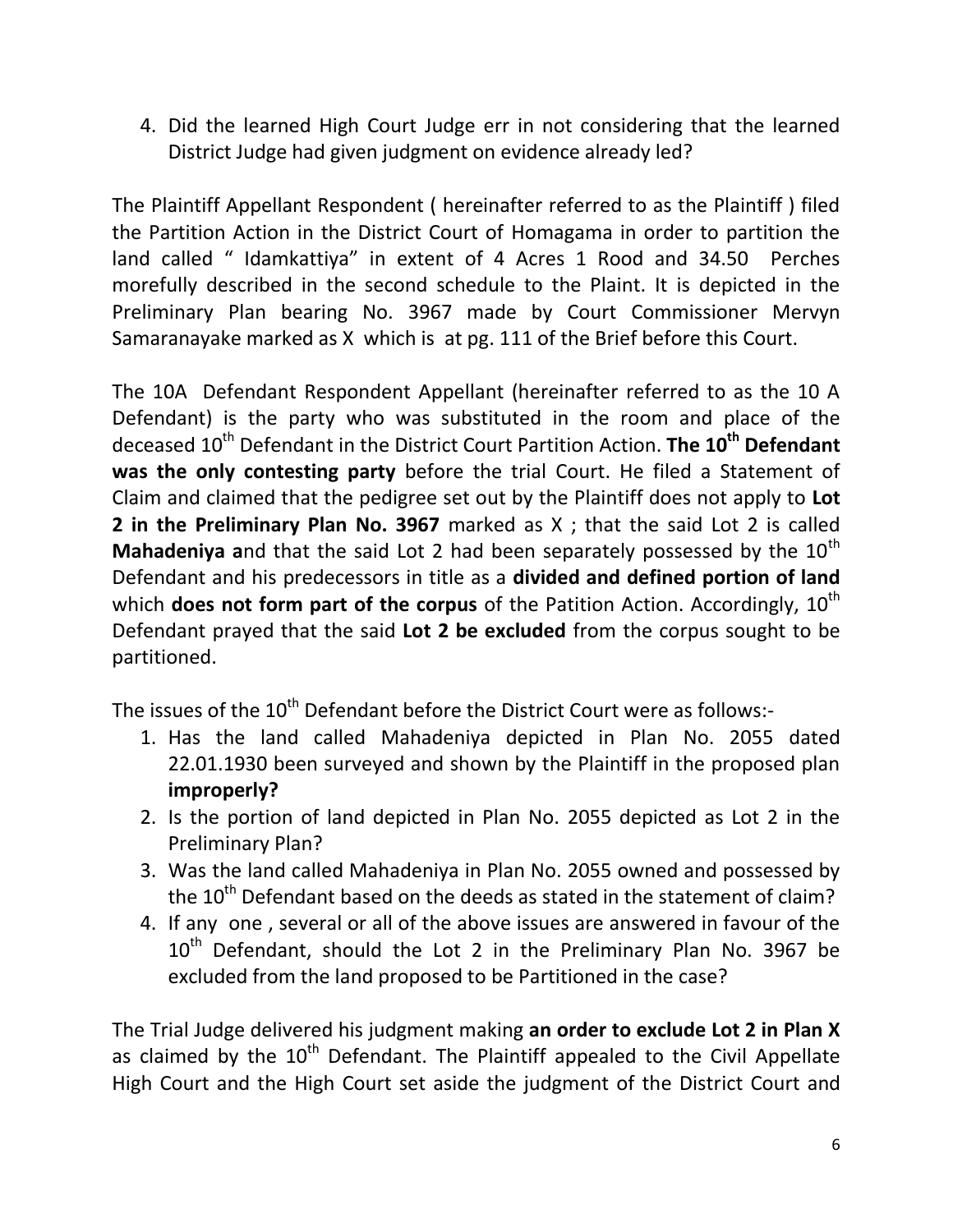**directed** the District Judge to **accept the corpus** and **to write the judgment again** after examination of the title of parties on the available evidence and enter judgment accordingly.

The  $10<sup>th</sup>$  Defendant's position was that the land he possessed was Mahadeniya and it is described in the very old Plan No. 2055 dated 22.01.1930 made by H.D.de Silva Licensed Surveyor. A copy of the said Plan was marked in evidence as 10 V1. The said land in Plan No. 2055 was resurveyed in 1986 by Surveyor D.S.S. Kuruppu and the said Survey Plan No. 397 dated **01.01. 1986** was marked in evidence as 10 V 3. In this Plan No. 397, the Surveyor has specifically mentioned that the name of the Land is **Mahadeniya.**

The Court issued a commission to superimpose the said Plan 2055 on the corpus sought to be partitioned. The Preliminary Plan 3967 marked as X had been drawn in the course of this action in February, 1993 and the superimposition of Plan 397 on Plan 3967 marked X was done in May, 2000. The superimposed Plan and the Report dated 05.05.2000 were produced in Court and marked in evidence as 10 V 2 and 10 V 2A.

The Court Commissioner who has prepared this superimposed plan has given evidence before Court and explained matters well. He was cross examined by the counsel for the Plaintiff. The report annexed to the Plan was marked as 10 V 2A. In the report, the surveyor specifically states that the land depicted in Plan 2055 as well as in Plan 397 are **exactly the same as Lot 2** in the Preliminary Plan No. 3967 marked as X. He further states that the Suveyor General's first **Plan 87331** on which the Plaintiff has based the relief to partition the land has **no specific name of the land mentioned** therein at all.

The Plan 87331 is at page 324 of the Brief. It is marked as P 4. Perusing the said plan, I do not find any name of the land mentioned anywhere and the legend on the Plan 87331 reads in English language as " Plan of an Allotment of Land situated in the village of Athurugiriya in Palle Pattuwa of the Hewagam Korale in the District of Colombo, Western Province ". It is of an extent of 8A 3R 29P and the Plaintiff has moved to partition the **Western half** of the said land which is described as **just an allotment of land without a name** of an extent of **4A 1R**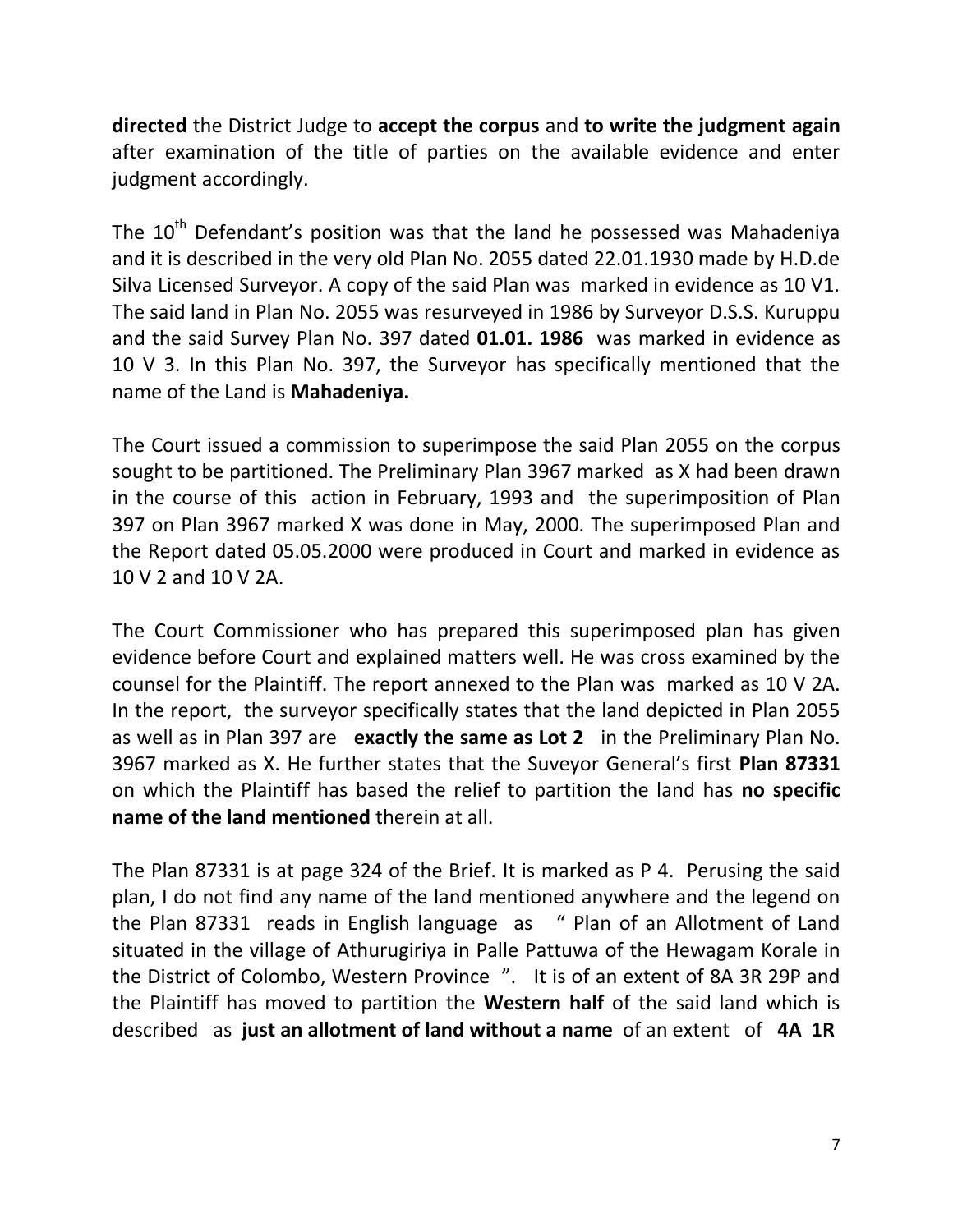**35.25 P.** Having gone through the Plaint of the Plaintiff and the Plan of the Plaintiff which is based on none other than a Surveyor General's Plan 87331, I hold that there exists **no name** of the land sought to be partitioned in the Plaint.

The other contention of the Plaintiff was that the  $9<sup>th</sup>$  and  $10<sup>th</sup>$  Defendants have no title to the land which is the subject matter of this case.

According to the evidence led by the  $10<sup>th</sup>$  Defendant, Dehipitiya Mirissage Sedin, documents were produced by way of Deeds to support that **Lot 2 in the Preliminary Plan X** should be excluded from the corpus in the Plaint. Plan X was prepared by order of Court at the beginning of the District Court Case as the first step in the partition case. The document marked as **10 V 4** is a Deed conveyed by the executrix of the **Last Will No. 520** dated 26.01.1946 of Don Albert Alexander Pathberiya and his wife Gonsal Bothejuge Grace Harriette Boteju Pathberiya attested by D.S.Ganegoda Notary Public Colombo, which was **proved in the District Court** of Colombo in Testamentary Case No. **14656**. By that deed the executrix granted the land called **Mahadeniya** of an extent of 2A 2R 18P as shown in Plan No. **2055** dated 22.01.1930 as aforementioned to Don Harishchandra Pathberiya. Thereafter the said D.H.Pathberiya transferred the same land to Don Asoka Chandrakirthi by Deed 10V3. Later he transferred the same land to Don Kusumawathie Pathberiya by Deed 10V7 who in turn transferred the same land to the  $10<sup>th</sup>$  Defendant, Denipitiva Mirissage Sedin.

Therefore it is quite clear from the deeds of the  $10<sup>th</sup>$  Defendant that he has got title to Mahdeniya depicted in Plan 2055 which, when superimposed was exactly the same as Lot 2 in the Preliminary Plan X.

The Plaintiff in this case, namely Hewadewage Raymond Karunathilake has received title by Deed No. 483 dated 18.01.1989 from Hewa Hakuruge Basthian Fernando for the land morefully described in the Schedule thereto. It was marked in evidence by the Plaintiff marked as P 32. The Schedule in P 32 reads in Sinhalese as follows:

බස්නාහිර පළාතේ කොළඔ දිස්තුික්කයේ හේවාගම් කෝරළයේ පල්ලේ පත්තුවේ, අතුරුගිරිය යන ගම පිහිටි ඉඩම් කට්ටියට නියම වූ මායිම් බස්නාහිරට සහ උතුරටත් හිටපු මුදියන්සේ රාළහාමි නමින් බුක්ති විදගෙන එන ඉඩමද ,නැගෙනහිරට ඔටුන්නට අයිතිය කියන ඉඩමද, වැසියන්ට අයිතිය දකුණට නොම්මර 87332 ප්ලෑන කඩදාසියට මැනි තිබෙන ඉඩමද යන මෙකි මායිම් ඇතුළත ඉඩමෙන් වැට් තිබෙන පාර සහ එම පාරට අයිතිව දම්වැල් පුරුක්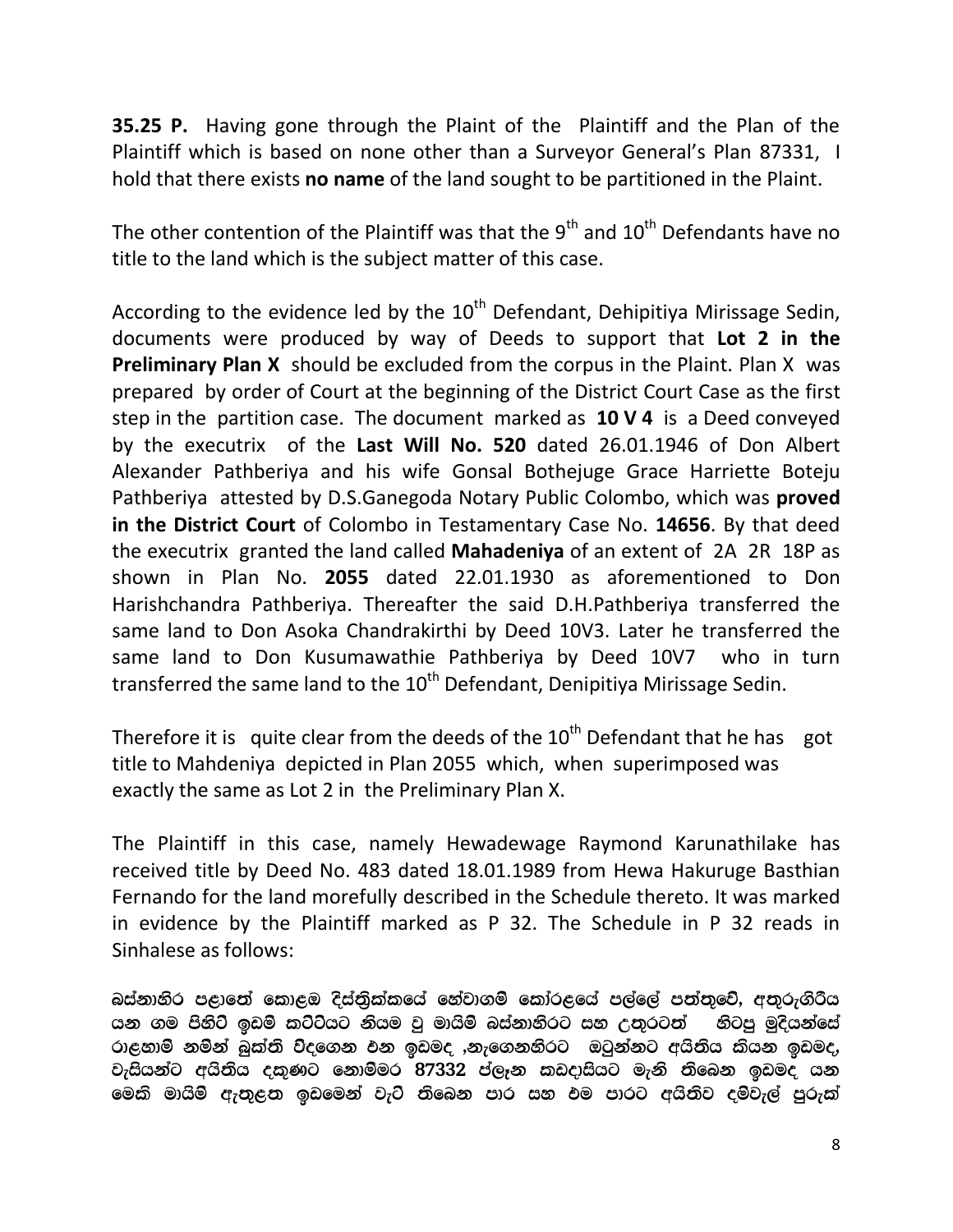තිහක් පලල ඇති හරීයේ ඉඩමක් අත්හැර අක්කර අටකුත් රූඩ් තුනකුත් පර්චස් විසිනවයක් විශාල වූ ඉඩමෙන් වැව් මහන්ඩියට ඇර තිබෙන නැගෙනහිර පැත්තේ, දෙකෙන් පංගුව අත්හැර බස්නාහිර පැත්තේ, ඉතුරු දෙකෙන් පංගුවෙන් දෙකෙන් පංගුවකින් නොබෙදාපු තුනෙන් දෙපංගුව යන දේපලවේ.

Therefore it is evident that in the Plaintiff's own deed by which he claims title the name of the land is **not even mentioned as** "Idam Kattiya".

Then again, it can be seen that the name of the land is not Idam Kattiya, when reading P33 which is the last document produced by the Plaintiff at page 490 of the Brief before this Court. P33 is the Deed No. 6509 dated 28.07.1919 to which the learned High Court Judges have referred to, in their Judgment. At page 1 of the Deed, the land is described with no name of any land , in Sinhalese as follows:

කොළඹ දිස්තුික්කයේ හේවාගම් කොරළයේ පල්ලේ පත්තුවේ,දැඩිගමුව යන ගම පදිංචි හේවාදේවගේ සාදිලිස් පුනාන්දු වන මම වර්ෂ 1916 ක් වු ජුලි මස 22 වැනි දින නොම්මර 29354 ලකුණු කොට ඩී.සි.ඩී.ඇස්.ජයතිලක කොළඹ දිස්තිුක්කයේ පුසිද්ධ නොතාරීස් වරයා සහතික කල විකුණුම් කර ඔප්පුව පිට අයිතිව මා විසින් නිරවුල් ලෙස බුක්ති විදගෙන එන බස්නාහිර පළාතේ කොළඹ දිස්තුික්කයේ හේවාගම් කෝරළයේ පල්ලේ පත්තුවේ අතුරුගිරිය යන නම තිබෙන ඉඩම් කට්ටියට මායිම්ව බස්නාහිරට සහ උතුරට හිටපු මහමුදියන්සේ රාළහාමි නමින් බුක්ති විද එන ඉඩමද, නැගෙනහිර ඔටුන්නට අයිතිව තිබී දැනට වැසියන් සන්තකව තිබෙන ඉඩමද දකුණට අංක.87332 සිතියමට මැනී තිබෙන ඉඩමද යන මායිම් තුල ඉඩමෙන් වැට් තිබෙන පාර සහ එම පාරට අයිති ආණ්ඩුවෙන් හැර තිබෙන දුම්වැල් පුරුක් 30 ක් පළල ඇති හරියේ ඉඩමක් අත්හැර අක්කර අටකුත් රුඩ් තුනකුත් පර්චස් විසිනමයක් විශාලකම ඇති ඉඩමෙන් බස්නාහිර දෙස නොඛෙදු දෙකෙන් පංගුවෙන් දෙකෙන් පංගුවකින් තුනෙන් දෙපංගුවෙන් හයෙන් පංගු පහ සහ ,

However, I observe that in some of the other deeds written by different Notaries Public they have mentioned in the schedules of the deeds as if the name of the land is Idam Kattiya. It looks like that because there was no name of the land from which title was derived, the notaries have adopted the word Idam Kattiya as the name of the land. The Original Plan of the Surveyor General No. 87331 or the Plaintiff's own title Deed No. 483 to which I have referred to above does not have in the Schedule, any name of the land as Idam Kattiya.

Nonetheless, the Plaintiff has failed to prove that Mahadeniya is part of the so called land Idam Kattiya. There is no oral or documentary evidence whatsoever to that effect. The Plaintiff 's position is that there is no land called Mahadeniya and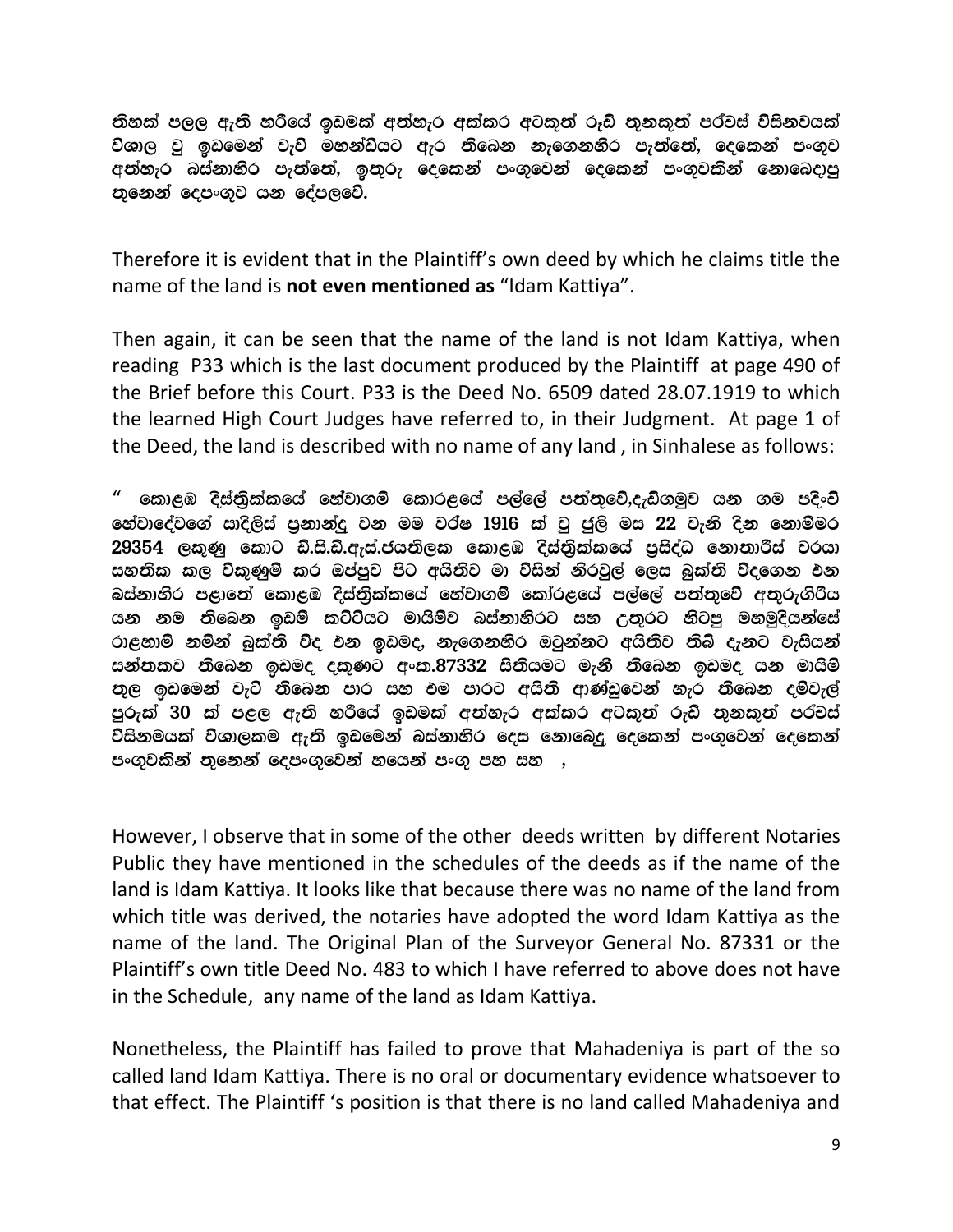the corpus of the partition case includes the land which the  $10<sup>th</sup>$  Defendant claims in his Statement of Claim.

The learned High Court Judges had considered the evidence led before the trial judge in the same way as the trial judge had analyzed. The High Court had done the analysis, in 9 pages out of the 10 pages of their judgment and in the last paragraph of the 9<sup>th</sup> page of the judgment the High Court has stated as follows: "on a perusal of Deed 10 V4 it appears that Alexander became entitled to the land by virtue of deed of transfer bearing No. 6509 dated 28.07.1919 marked as P33 at the trial. It is significant that the vendor of the said Deed P33 has transferred undivided 5/36 from the land called Idam Kattiya morefully described in the second schedule to the Plaint. **It is important to note that 10th Defendant in his evidence stated that he purchased a portion from the land sought to be partitioned**. " Having said so in the analysis of evidence , the High Court has erred in concluding that the land bought by the  $10<sup>th</sup>$  Defendant should be included in the corpus to be partitioned.

It is clear from this analysis that the corpus to be partitioned as claimed by the Plaintiff , should not include the portion sold out of that land which has been inherited by others and finally reached the  $10<sup>th</sup>$  Defendant. The final conclusion of the High Court Judge is quite wrong.

In P 33 at page 490 of the Brief the land is described as "අතුරුගිරීය යන ගම නිබෙන ඉඩම් කට්ටිය". In P5 the land has been described as " අනුරුගිරිය යන ගම නිබෙන ඉඩම් කට්ටිය **නිර්නාම්ක** ඉඩම් කට්ටිය වු".

It is obvious that there is no land called 'Idamkattiya' as mentioned in the Plaint of the Plaintiff. It is the word used to describe " an allotment of land ".

I find that the High Court Judges have tried to look into the fact finding evidence leaving aside the analysis of the trial judge for no reason explained by them. It is trite law that the Appellate Courts should not interfere with the judgments of the trial court unless there is a grave legal discrepancy in the decision of the trial court or there is a grave error in the analysis of the evidence before the trial court. When the trial judge has gone through the evidence and the documents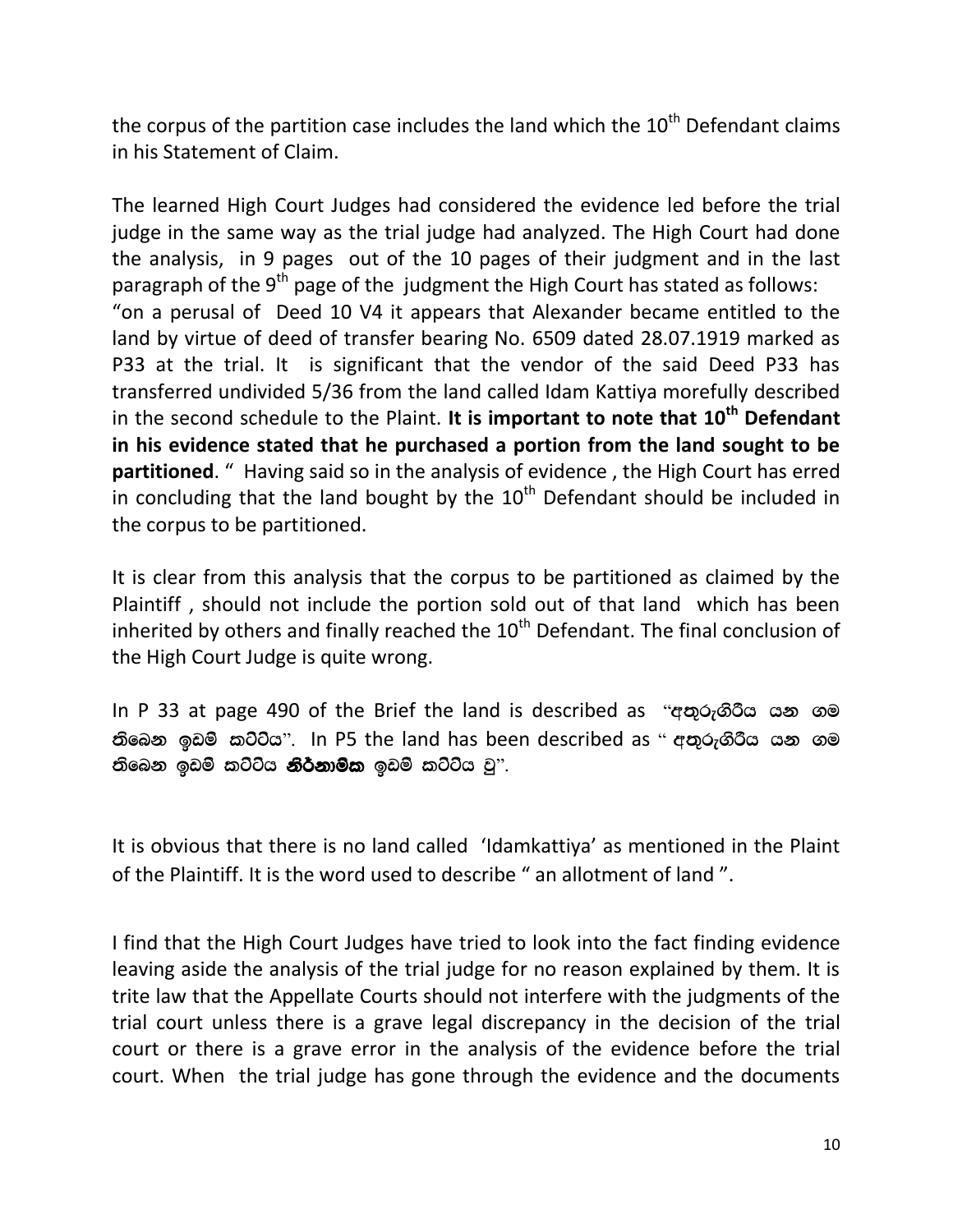which reveal facts pertinent to the matters to be decided on, the Appellate Court Judges should not disturb the factual findings of the trial judge.

In the case in hand, the evidence before the trial court was analyzed by the trial judge; the Preliminary Plan was prepared; the land was identified; the  $10<sup>th</sup>$ Defendant's deeds were gone into and a superimposition of his land on the preliminary plan was done ; the reports of the surveyor was taken into account and finally decided that Mahadeniya was included within the land proposed to be partitioned by the Plaintiff and therefore the said land should be excluded. The Court sitting in Appeal should not disturb the said findings of fact concluded by the trial judge in the District Court.

In this instance, without stating that there is a grave error if any, in the analysis of the evidence, the High Court Judges sitting in Appeal have again tried to consider the evidence within the deeds. The High Court has disturbed the facts found to be correct by the District Judge. I hold that the Appeallate Judges have acted wrongly in this instance in view of the ratio decidendi in **Bandaranayake Vs Jagathsena and Others 1984, 2 SLR 397, Ceylon Cinema and Film Studio Employees Union Vs Liberty Cinema Ltd. 1994, 3 SLR 121 and Jayasuriya Vs Sri Lanka State Plantation Corporation 1995, 2 SLR 379.**

The Civil Appellate High Court Judges have failed to give reasons as to why the rationale given by the Distict Court Judge after the analysis of the facts on evidence before the trial court , should be varied or not accepted. The High Court has not set down any valid argument for having concluded that the present trial judge in the District Court should write another judgment taking the subject matter as the complete corpus as described in the Plaint and considering the evidence already led at the trial.

The Appellate Court Judges have moreover directed the District Court Judge to accept the Preliminary Plan X and write another judgment on the evidence available without delay. The High Court judges are totally in error when they directed the District Judge to write another judgment on the available evidence because that is what the trial judge has already done. I cannot agree with the submissions made by the Counsel for the Plaintiff who argued that the High Court was correct in its conclusion.